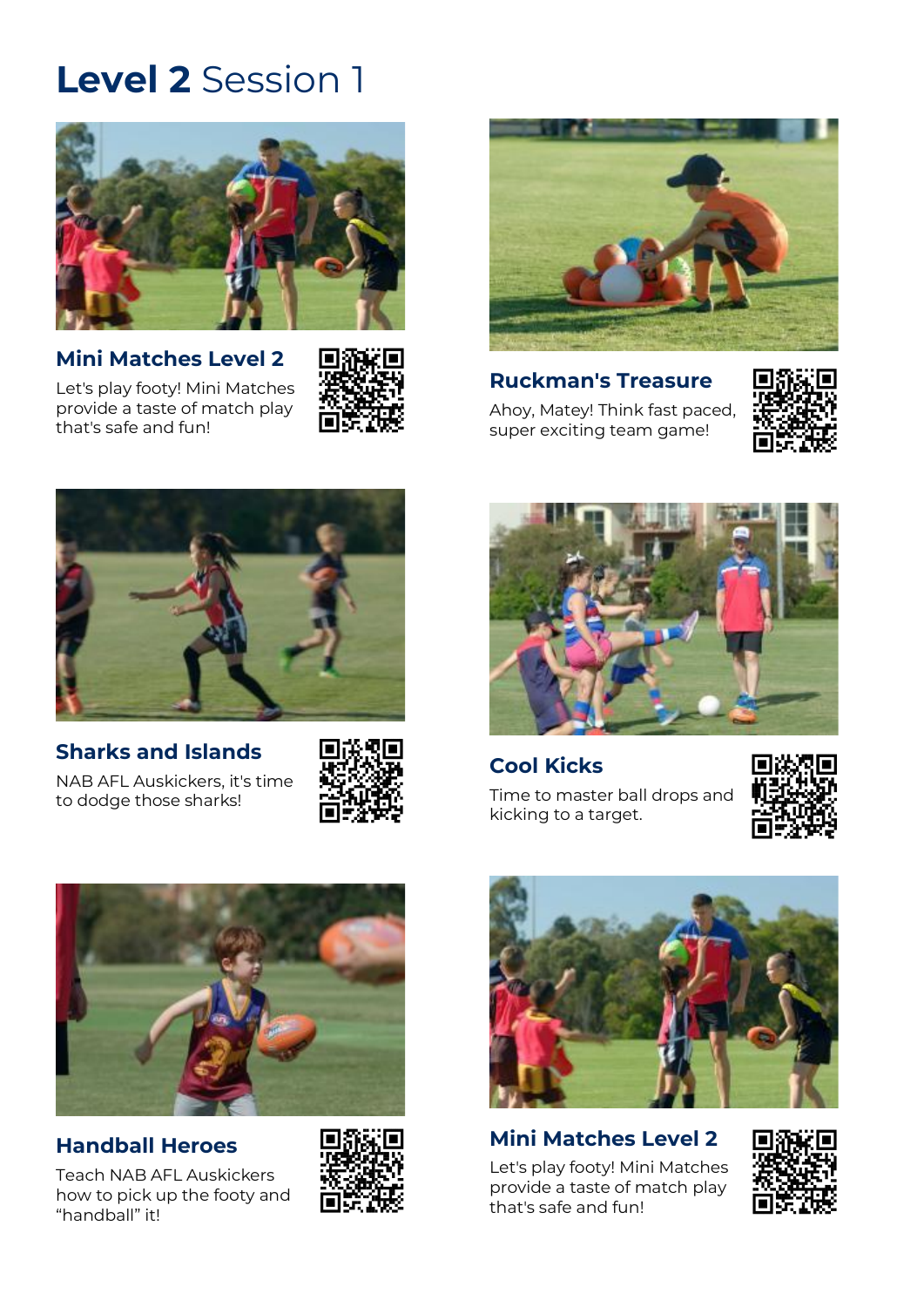

**[Mini Matches Level 2](https://play.afl/auskick/activities/mini-matches-level-2?week=2&level=2)** [Let's play footy! Mini Matches](https://play.afl/auskick/activities/mini-matches-level-2?week=2&level=2) 

provide a [taste of match play](https://play.afl/auskick/activities/mini-matches-level-2?week=2&level=2) 

that's [safe and fun!](https://play.afl/auskick/activities/mini-matches-level-2?week=2&level=2)





### **[Tags and Tails](https://play.afl/auskick/activities/tags-and-tails?week=2&level=2)**

[NAB AFL Auskickers will learn](https://play.afl/auskick/activities/tags-and-tails?week=2&level=2)  [the art of chasing and](https://play.afl/auskick/activities/tags-and-tails?week=2&level=2)  [dodging.](https://play.afl/auskick/activities/tags-and-tails?week=2&level=2)





## **[Super Boot](https://play.afl/auskick/activities/super-boot?week=2&level=2)**

[Kick a target and kick](https://play.afl/auskick/activities/super-boot?week=2&level=2)  [distance; that's what you'll](https://play.afl/auskick/activities/super-boot?week=2&level=2)  [master with Super Boot!](https://play.afl/auskick/activities/super-boot?week=2&level=2)





#### **[Coast to Coast](https://play.afl/auskick/activities/coast-coast?week=2&level=2)**

[A classic relay race that relies](https://play.afl/auskick/activities/coast-coast?week=2&level=2)  [on teamwork and testing](https://play.afl/auskick/activities/coast-coast?week=2&level=2)  [footy skills learnt.](https://play.afl/auskick/activities/coast-coast?week=2&level=2)





### **[Mad Marks](https://play.afl/auskick/activities/mad-marks?week=2&level=2)**

[Chest mark, overhead mark](https://play.afl/auskick/activities/mad-marks?week=2&level=2)  [and speccy! Now it's time to](https://play.afl/auskick/activities/mad-marks?week=2&level=2)  [get NAB AFL Auskickers to](https://play.afl/auskick/activities/mad-marks?week=2&level=2)  [take a mark!](https://play.afl/auskick/activities/mad-marks?week=2&level=2)





#### **[Mini Matches Level 2](https://play.afl/auskick/activities/mini-matches-level-2?week=2&level=2)** [Let's play footy! Mini Matches](https://play.afl/auskick/activities/mini-matches-level-2?week=2&level=2)

provide a [taste of match play](https://play.afl/auskick/activities/mini-matches-level-2?week=2&level=2)  that's [safe and fun!](https://play.afl/auskick/activities/mini-matches-level-2?week=2&level=2)

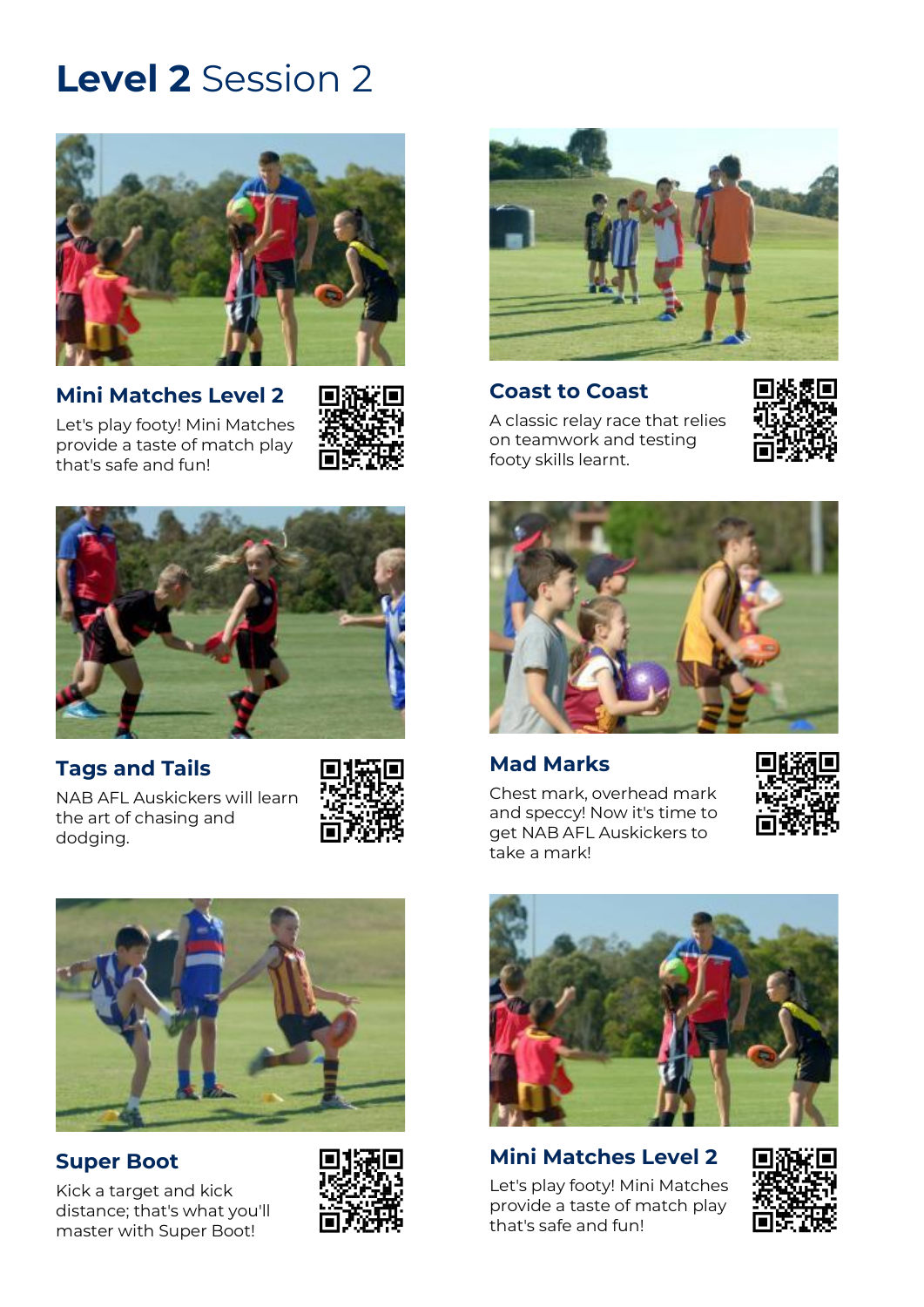

**[Mini Matches Level 2](https://play.afl/auskick/activities/mini-matches-level-2?week=3&level=2)** [Let's play footy! Mini Matches](https://play.afl/auskick/activities/mini-matches-level-2?week=3&level=2)  provide a [taste of match play](https://play.afl/auskick/activities/mini-matches-level-2?week=3&level=2) 

that's [safe and fun!](https://play.afl/auskick/activities/mini-matches-level-2?week=3&level=2)





#### **[Save the Castle](https://play.afl/auskick/activities/save-castle?week=3&level=2)**

[NAB AFL Auskickers will](https://play.afl/auskick/activities/save-castle?week=3&level=2)  [learn passing, marking and](https://play.afl/auskick/activities/save-castle?week=3&level=2)  [the importance of teamwork!](https://play.afl/auskick/activities/save-castle?week=3&level=2)





### **[Protectors and](https://play.afl/auskick/activities/protectors-and-destroyers?week=3&level=2)  [Destroyers](https://play.afl/auskick/activities/protectors-and-destroyers?week=3&level=2)**

[spatial awareness!](https://play.afl/auskick/activities/protectors-and-destroyers?week=3&level=2)

[A great activity to improve](https://play.afl/auskick/activities/protectors-and-destroyers?week=3&level=2) 



**[Let's Bounce](https://play.afl/auskick/activities/lets-bounce?week=3&level=2)** [Master the skill for bouncing](https://play.afl/auskick/activities/lets-bounce?week=3&level=2)  [the ball while running.](https://play.afl/auskick/activities/lets-bounce?week=3&level=2)





## **[Collect the Coins](https://play.afl/auskick/activities/collect-coins?week=3&level=2)**

[Goal kicking, goal kicking and](https://play.afl/auskick/activities/collect-coins?week=3&level=2)  [more goal kicking!](https://play.afl/auskick/activities/collect-coins?week=3&level=2)





### **[Mini Matches Level 2](https://play.afl/auskick/activities/mini-matches-level-2?week=3&level=2)**

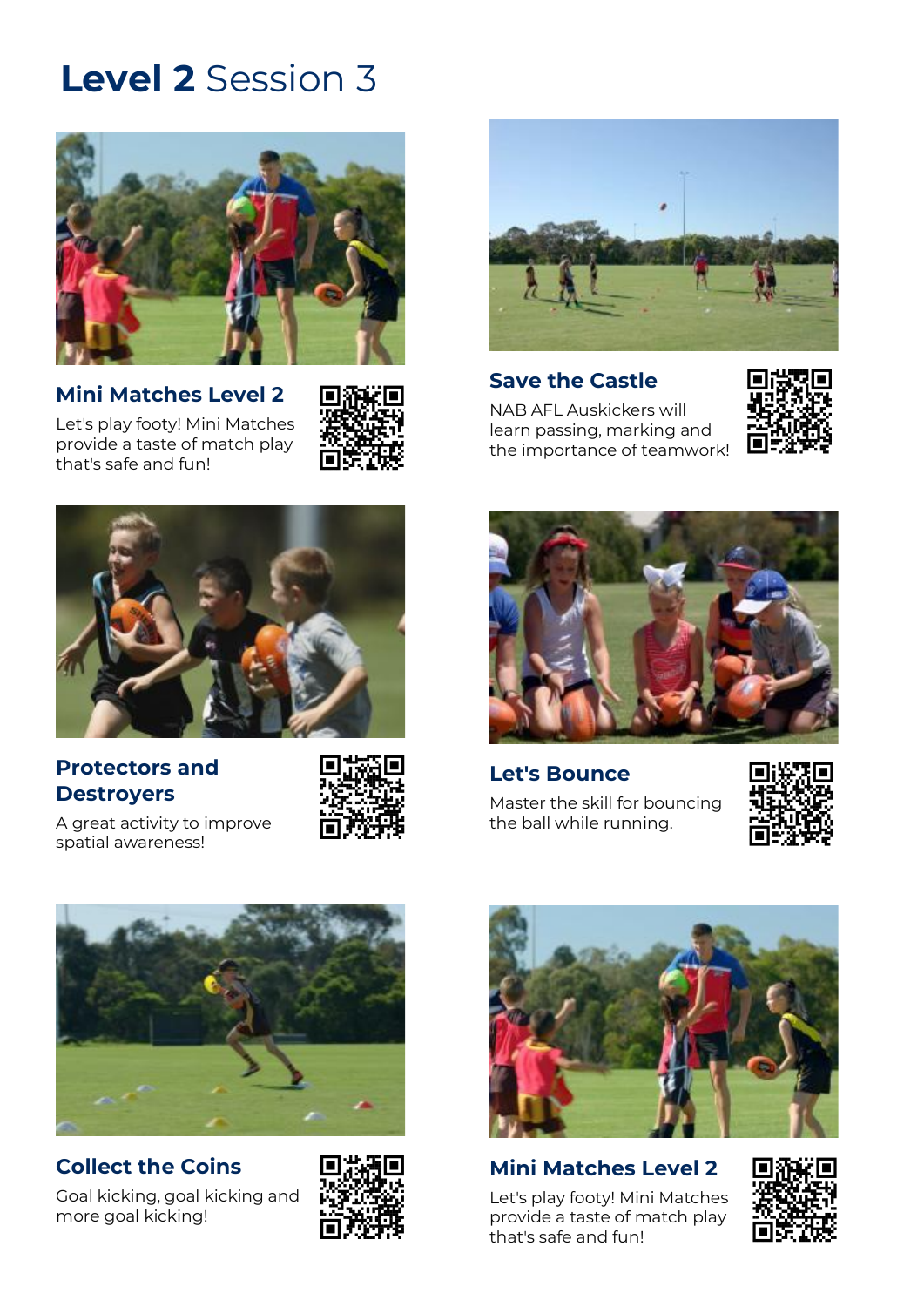

**[Mini Matches Level 2](https://play.afl/auskick/activities/mini-matches-level-2?week=4&level=2)** [Let's play footy! Mini Matches](https://play.afl/auskick/activities/mini-matches-level-2?week=4&level=2) 

provide a [taste of match play](https://play.afl/auskick/activities/mini-matches-level-2?week=4&level=2) 

that's [safe and fun!](https://play.afl/auskick/activities/mini-matches-level-2?week=4&level=2)





### **[Frozen Feet](https://play.afl/auskick/activities/frozen-feet?week=4&level=2)**

[A NAB AFL Auskick version of](https://play.afl/auskick/activities/frozen-feet?week=4&level=2)  [the classic game, scarecrow](https://play.afl/auskick/activities/frozen-feet?week=4&level=2)  [tiggy!](https://play.afl/auskick/activities/frozen-feet?week=4&level=2)





## **[Footy Race Track](https://play.afl/auskick/activities/footy-race-track?week=4&level=2)**

[Kicking, handballing and](https://play.afl/auskick/activities/footy-race-track?week=4&level=2)  [marking; practise footy skills](https://play.afl/auskick/activities/footy-race-track?week=4&level=2)  [for the field in one activity!](https://play.afl/auskick/activities/footy-race-track?week=4&level=2)





## **[Six Point Player](https://play.afl/auskick/activities/six-point-player?week=4&level=2)**

[This activity will teach NAB](https://play.afl/auskick/activities/six-point-player?week=4&level=2)  [AFL Auskickers how to move](https://play.afl/auskick/activities/six-point-player?week=4&level=2)  [the ball as a team!](https://play.afl/auskick/activities/six-point-player?week=4&level=2)





**[Round the Bend](https://play.afl/auskick/activities/round-bend?week=4&level=2)**

[This activity is seriously fun;](https://play.afl/auskick/activities/round-bend?week=4&level=2)  [it's all about teamwork and](https://play.afl/auskick/activities/round-bend?week=4&level=2)  [scoring goals!](https://play.afl/auskick/activities/round-bend?week=4&level=2)





## **[Mini Matches Level 2](https://play.afl/auskick/activities/mini-matches-level-2?week=4&level=2)**

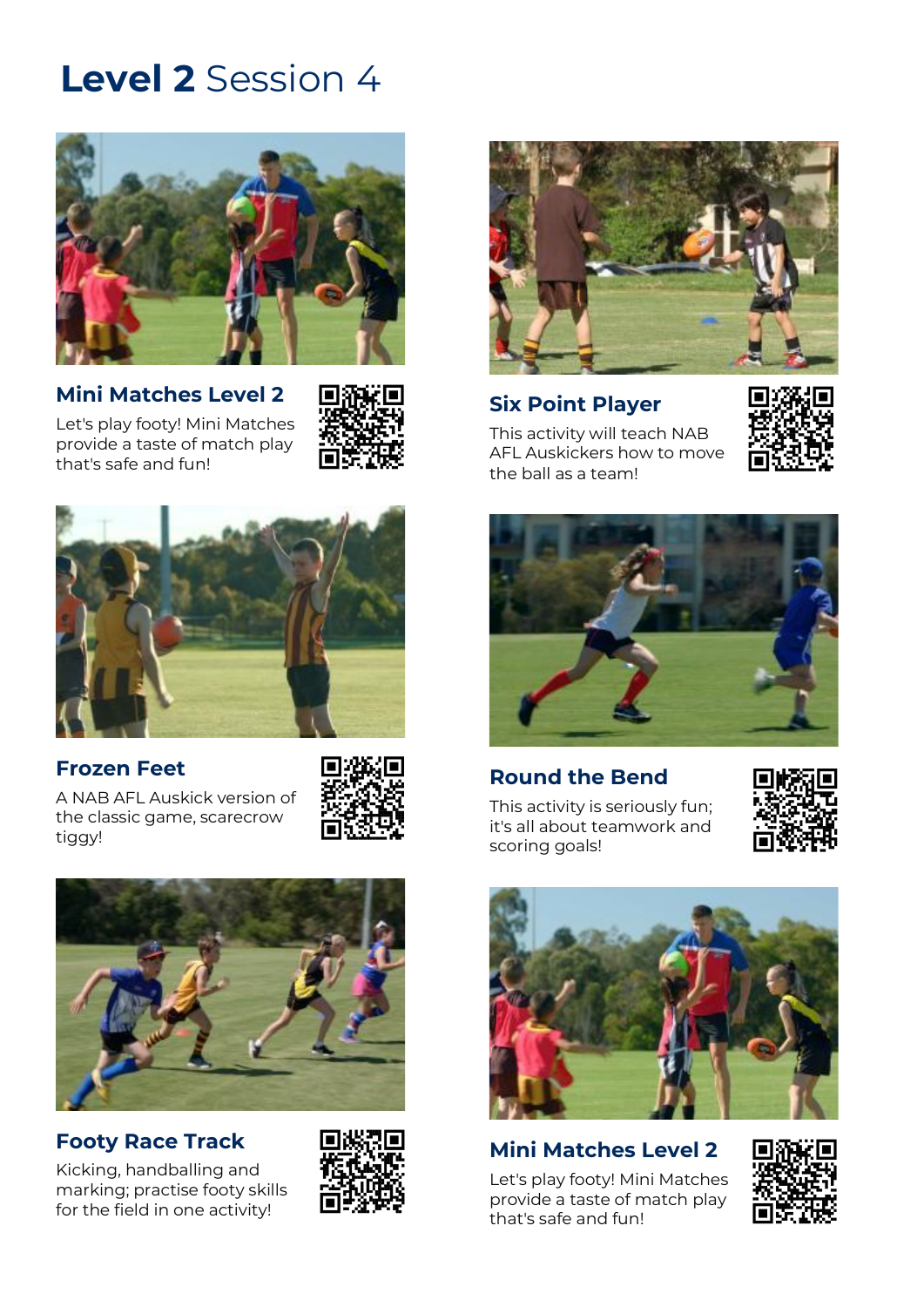

**[Mini Matches Level 2](https://play.afl/auskick/activities/mini-matches-level-2?week=5&level=2)** [Let's play footy! Mini Matches](https://play.afl/auskick/activities/mini-matches-level-2?week=5&level=2)  provide a [taste of match](https://play.afl/auskick/activities/mini-matches-level-2?week=5&level=2) play

that's [safe and fun!](https://play.afl/auskick/activities/mini-matches-level-2?week=5&level=2)





## **[Foosball](https://play.afl/auskick/activities/foosball?week=5&level=2)**

[Time to develop Auskickers'](https://play.afl/auskick/activities/foosball?week=5&level=2)  [evasion skills by chasing and](https://play.afl/auskick/activities/foosball?week=5&level=2)  [tagging one another.](https://play.afl/auskick/activities/foosball?week=5&level=2)





## **[Mad Marks](https://play.afl/auskick/activities/mad-marks?week=5&level=2)**

[Chest mark, overhead mark](https://play.afl/auskick/activities/mad-marks?week=5&level=2)  [and speccy! Now it's time to](https://play.afl/auskick/activities/mad-marks?week=5&level=2)  [get NAB AFL Auskickers to](https://play.afl/auskick/activities/mad-marks?week=5&level=2)  [take a mark!](https://play.afl/auskick/activities/mad-marks?week=5&level=2)





#### **[Coast to Coast](https://play.afl/auskick/activities/coast-coast?week=5&level=2)**

[A classic relay race that relies](https://play.afl/auskick/activities/coast-coast?week=5&level=2)  [on teamwork and testing](https://play.afl/auskick/activities/coast-coast?week=5&level=2)  [footy skills learnt.](https://play.afl/auskick/activities/coast-coast?week=5&level=2)





**[Total Teamwork](https://play.afl/auskick/activities/total-teamwork?week=5&level=2)** [A footy-take on the classic](https://play.afl/auskick/activities/total-teamwork?week=5&level=2)  [game "keepings off"!](https://play.afl/auskick/activities/total-teamwork?week=5&level=2)





## **[Mini Matches Level 2](https://play.afl/auskick/activities/mini-matches-level-2?week=5&level=2)**

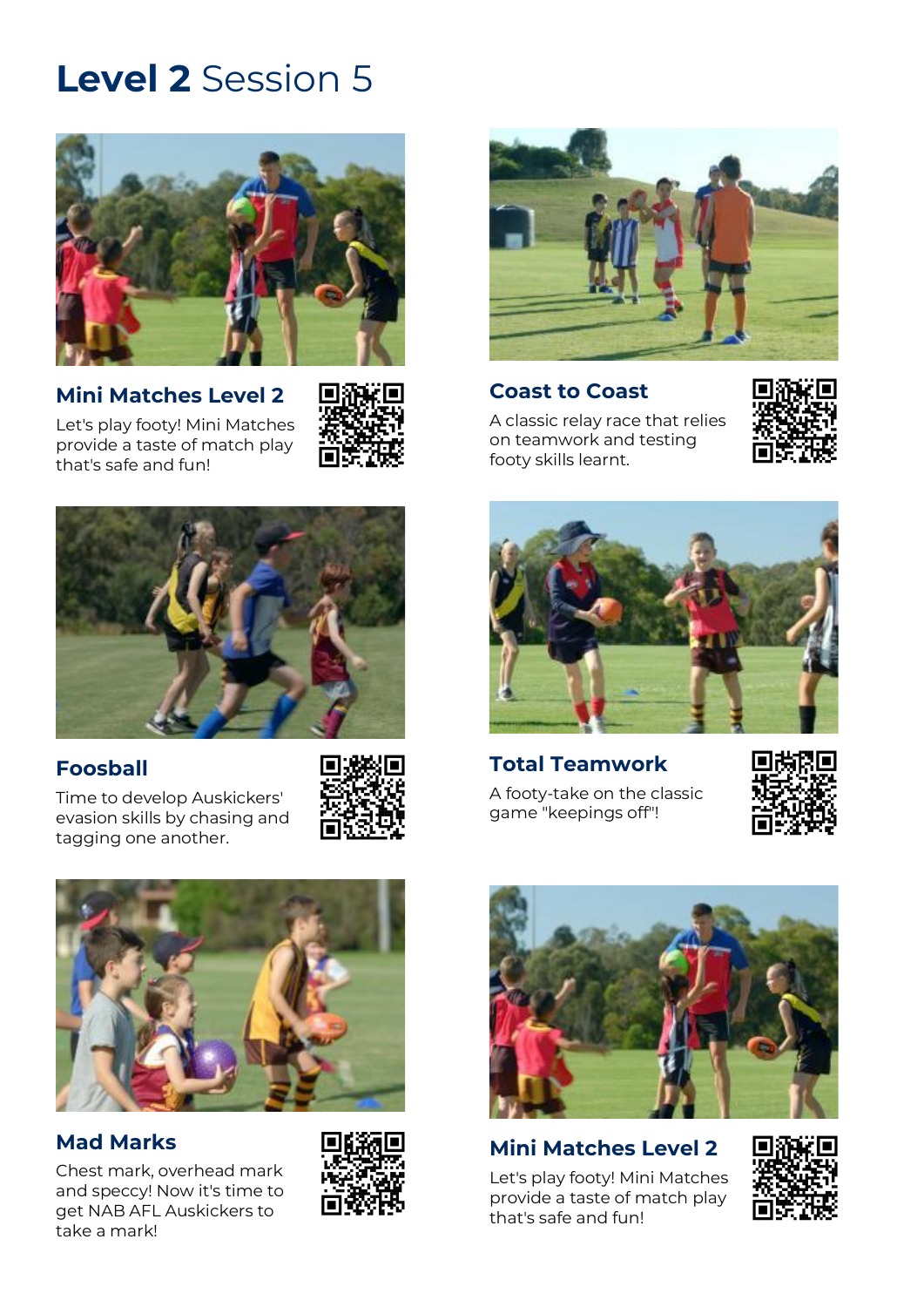

**[Mini Matches Level 2](https://play.afl/auskick/activities/mini-matches-level-2?week=6&level=2)**

[Let's play footy! Mini Matches](https://play.afl/auskick/activities/mini-matches-level-2?week=6&level=2)  provide a [taste of match play](https://play.afl/auskick/activities/mini-matches-level-2?week=6&level=2)  that's [safe and fun!](https://play.afl/auskick/activities/mini-matches-level-2?week=6&level=2)





**[Total Teamwork](https://play.afl/auskick/activities/total-teamwork?week=6&level=2)** [A footy-take on the classic](https://play.afl/auskick/activities/total-teamwork?week=6&level=2)  [game "keepings off"!](https://play.afl/auskick/activities/total-teamwork?week=6&level=2)





## **[Sharks and Islands](https://play.afl/auskick/activities/sharks-and-islands?week=6&level=2)**

[NAB AFL Auskickers, it's time](https://play.afl/auskick/activities/sharks-and-islands?week=6&level=2)  [to dodge those sharks!](https://play.afl/auskick/activities/sharks-and-islands?week=6&level=2)





### **[Let's Bounce](https://play.afl/auskick/activities/lets-bounce?week=6&level=2)**

[Master the skill for bouncing](https://play.afl/auskick/activities/lets-bounce?week=6&level=2)  [the ball while running.](https://play.afl/auskick/activities/lets-bounce?week=6&level=2)





## **[Footy Race Track](https://play.afl/auskick/activities/footy-race-track?week=6&level=2)**

[Kicking, handballing and](https://play.afl/auskick/activities/footy-race-track?week=6&level=2)  [marking; practise footy skills](https://play.afl/auskick/activities/footy-race-track?week=6&level=2)  for [the field in one activity!](https://play.afl/auskick/activities/footy-race-track?week=6&level=2)





## **[Mini Matches Level 2](https://play.afl/auskick/activities/mini-matches-level-2?week=6&level=2)**

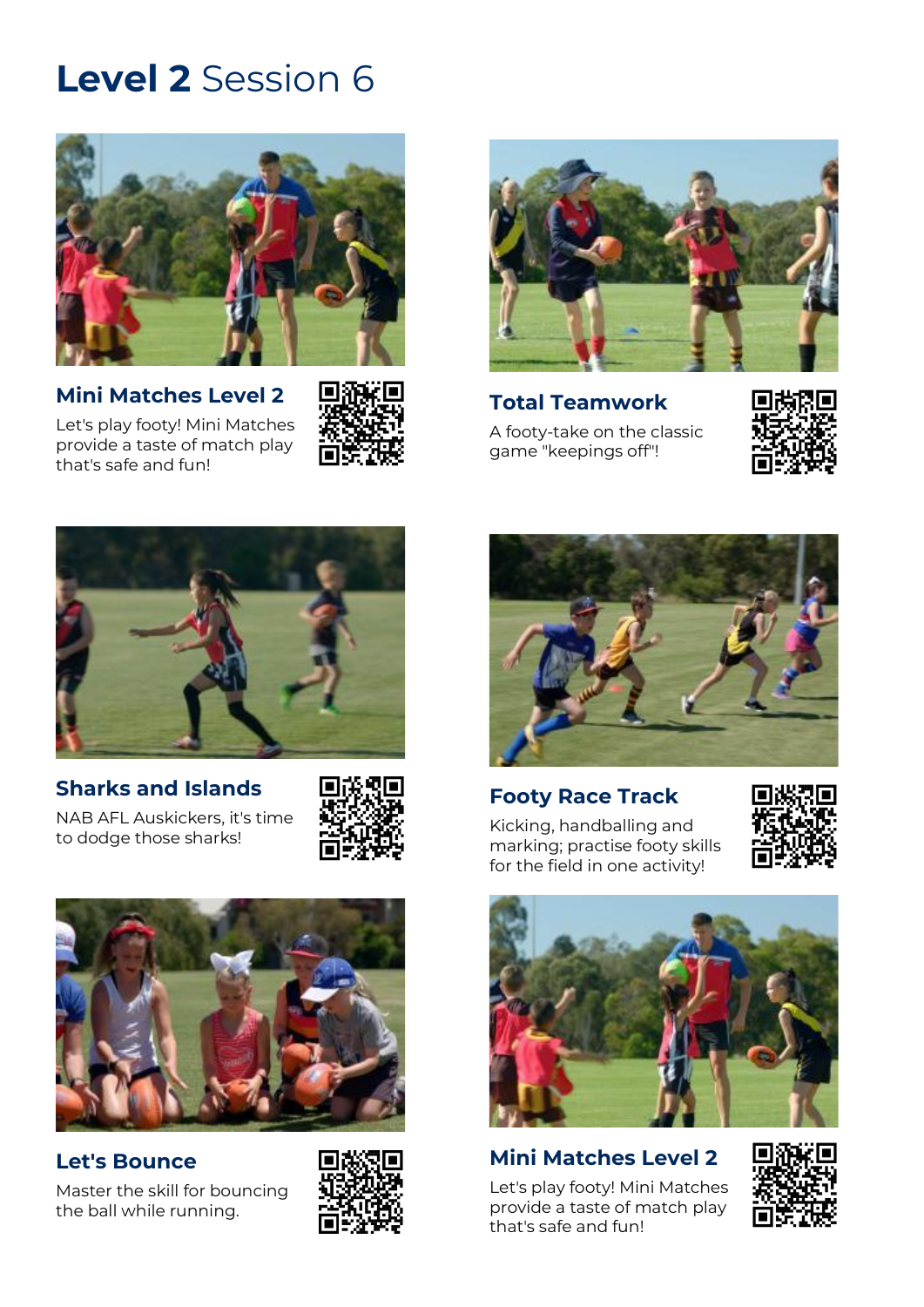

**[Mini Matches Level 2](https://play.afl/auskick/activities/mini-matches-level-2?week=7&level=2)** [Let's play footy! Mini Matches](https://play.afl/auskick/activities/mini-matches-level-2?week=7&level=2)  provide a [taste of match play](https://play.afl/auskick/activities/mini-matches-level-2?week=7&level=2)  that's [safe and fun!](https://play.afl/auskick/activities/mini-matches-level-2?week=7&level=2)





**[Save the Castle](https://play.afl/auskick/activities/save-castle?week=7&level=2)** [NAB AFL Auskickers will learn](https://play.afl/auskick/activities/save-castle?week=7&level=2)  [passing, marking and the](https://play.afl/auskick/activities/save-castle?week=7&level=2)  [importance of teamwork!](https://play.afl/auskick/activities/save-castle?week=7&level=2)





### **Tags [and Tails](https://play.afl/auskick/activities/tags-and-tails?week=7&level=2)**

[NAB AFL Auskickers will](https://play.afl/auskick/activities/tags-and-tails?week=7&level=2)  [learn the art of chasing and](https://play.afl/auskick/activities/tags-and-tails?week=7&level=2)  [dodging.](https://play.afl/auskick/activities/tags-and-tails?week=7&level=2)





## **[Super Boot](https://play.afl/auskick/activities/super-boot?week=7&level=2)**

[Kick a target and kick](https://play.afl/auskick/activities/super-boot?week=7&level=2)  [distance; that's what you'll](https://play.afl/auskick/activities/super-boot?week=7&level=2)  [master with Super Boot!](https://play.afl/auskick/activities/super-boot?week=7&level=2)





**[Crazy Coins](https://play.afl/auskick/activities/crazy-coins?week=7&level=2)** [Who can collect all the coins](https://play.afl/auskick/activities/crazy-coins?week=7&level=2)  [first?](https://play.afl/auskick/activities/crazy-coins?week=7&level=2)





**[Mini Matches Level 2](https://play.afl/auskick/activities/mini-matches-level-2?week=7&level=2)** [Let's play footy! Mini Matches](https://play.afl/auskick/activities/mini-matches-level-2?week=7&level=2)  provide a [taste of match play](https://play.afl/auskick/activities/mini-matches-level-2?week=7&level=2) 

that's [safe and fun!](https://play.afl/auskick/activities/mini-matches-level-2?week=7&level=2)

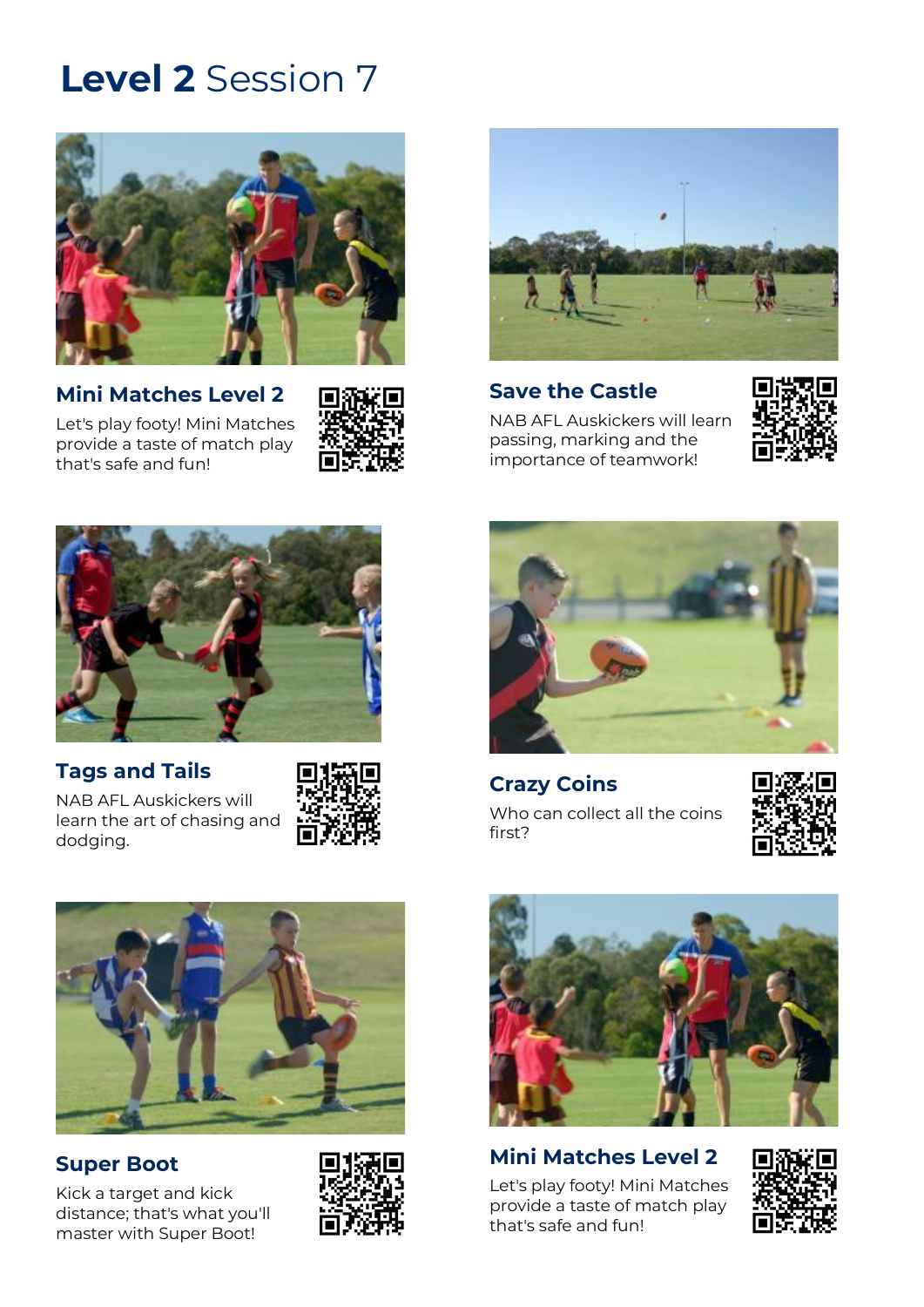

**[Mini Matches Level 2](https://play.afl/auskick/activities/mini-matches-level-2?week=8&level=2)** [Let's play footy! Mini Matches](https://play.afl/auskick/activities/mini-matches-level-2?week=8&level=2)  provide a [taste of match play](https://play.afl/auskick/activities/mini-matches-level-2?week=8&level=2) 

that's [safe and fun!](https://play.afl/auskick/activities/mini-matches-level-2?week=8&level=2)





**[Ruckman's Treasure](https://play.afl/auskick/activities/ruckmans-treasure?week=8&level=2)** [Ahoy, Matey! Think fast paced,](https://play.afl/auskick/activities/ruckmans-treasure?week=8&level=2)  [super exciting team game!](https://play.afl/auskick/activities/ruckmans-treasure?week=8&level=2)





## **[Protectors and](https://play.afl/auskick/activities/protectors-and-destroyers?week=8&level=2)  [Destroyers](https://play.afl/auskick/activities/protectors-and-destroyers?week=8&level=2)**



[A great activity to improve](https://play.afl/auskick/activities/protectors-and-destroyers?week=8&level=2)  [spatial awareness!](https://play.afl/auskick/activities/protectors-and-destroyers?week=8&level=2)



## **[Collect the Coins](https://play.afl/auskick/activities/collect-coins?week=8&level=2)**

[Goal kicking, goal kicking and](https://play.afl/auskick/activities/collect-coins?week=8&level=2)  [more goal kicking!](https://play.afl/auskick/activities/collect-coins?week=8&level=2)





### **[Mad Marks](https://play.afl/auskick/activities/mad-marks?week=8&level=2)**

[Chest mark, overhead mark](https://play.afl/auskick/activities/mad-marks?week=8&level=2)  [and speccy! Now it's time to](https://play.afl/auskick/activities/mad-marks?week=8&level=2)  [get NAB AFL Auskickers to](https://play.afl/auskick/activities/mad-marks?week=8&level=2)  [take a mark!](https://play.afl/auskick/activities/mad-marks?week=8&level=2)





## **Mini [Matches Level 2](https://play.afl/auskick/activities/mini-matches-level-2?week=8&level=2)**

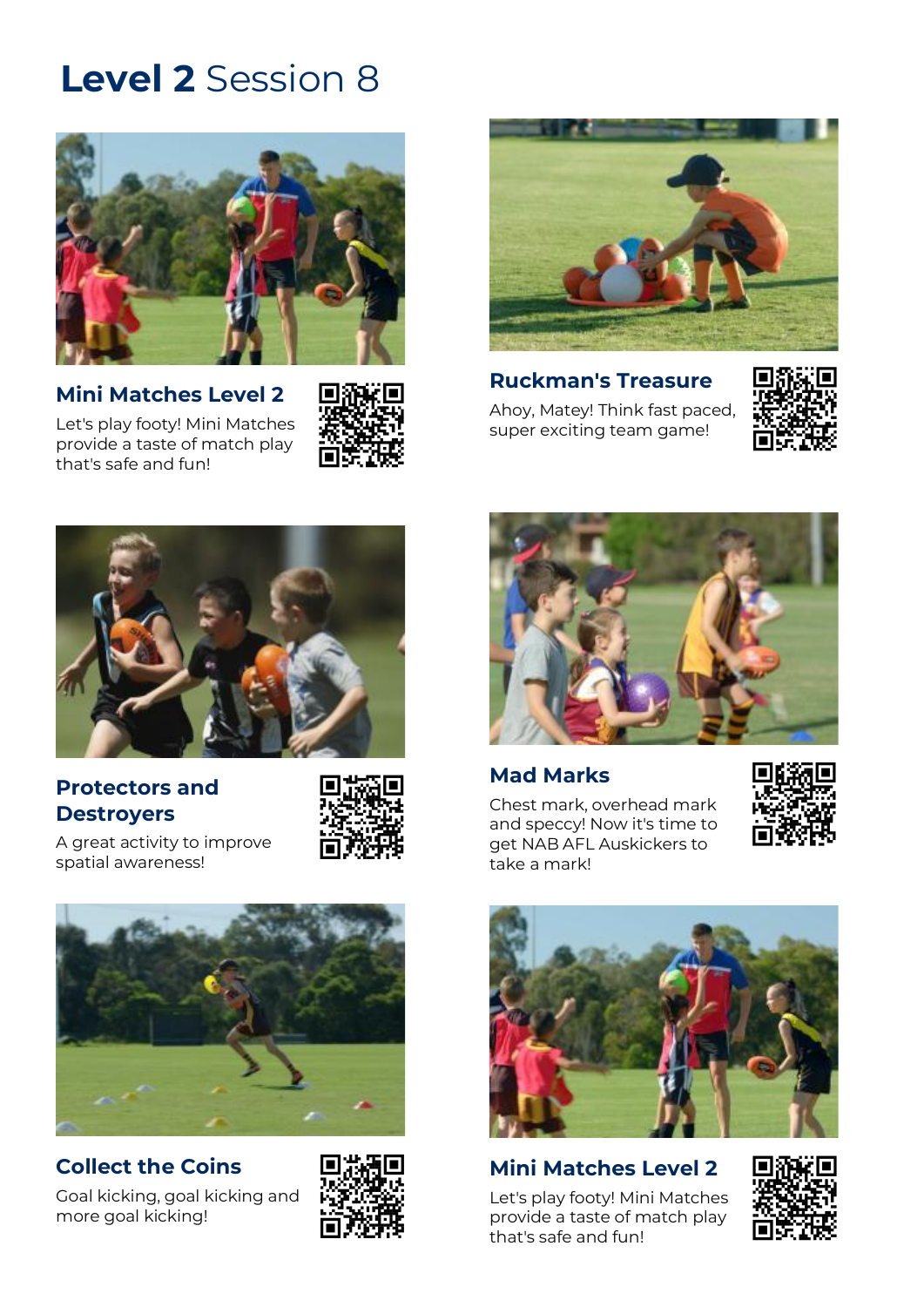

**[Mini Matches Level 2](https://play.afl/auskick/activities/mini-matches-level-2?week=9&level=2)**







## **[Frozen Feet](https://play.afl/auskick/activities/frozen-feet?week=9&level=2)**

[A NAB AFL Auskick version of](https://play.afl/auskick/activities/frozen-feet?week=9&level=2)  [the classic game, scarecrow!](https://play.afl/auskick/activities/frozen-feet?week=9&level=2)





## **[Footy Race Track](https://play.afl/auskick/activities/footy-race-track?week=9&level=2)**

[Kicking, handballing and](https://play.afl/auskick/activities/footy-race-track?week=9&level=2)  [marking; practise footy skills](https://play.afl/auskick/activities/footy-race-track?week=9&level=2)  [for the field in one activity!](https://play.afl/auskick/activities/footy-race-track?week=9&level=2)





## **[Six Point Player](https://play.afl/auskick/activities/six-point-player?week=9&level=2)**

[This activity will teach NAB](https://play.afl/auskick/activities/six-point-player?week=9&level=2)  [AFL Auskickers how to move](https://play.afl/auskick/activities/six-point-player?week=9&level=2)  [the ball as a team!](https://play.afl/auskick/activities/six-point-player?week=9&level=2)





### **[Goal Master](https://play.afl/auskick/activities/goal-master?week=9&level=2)**

[This activity will have NAB AFL](https://play.afl/auskick/activities/goal-master?week=9&level=2)  [Auskickers practising goal](https://play.afl/auskick/activities/goal-master?week=9&level=2)  [kicking on-the-run!](https://play.afl/auskick/activities/goal-master?week=9&level=2)





## **[Mini Matches Level 2](https://play.afl/auskick/activities/mini-matches-level-2?week=9&level=2)**